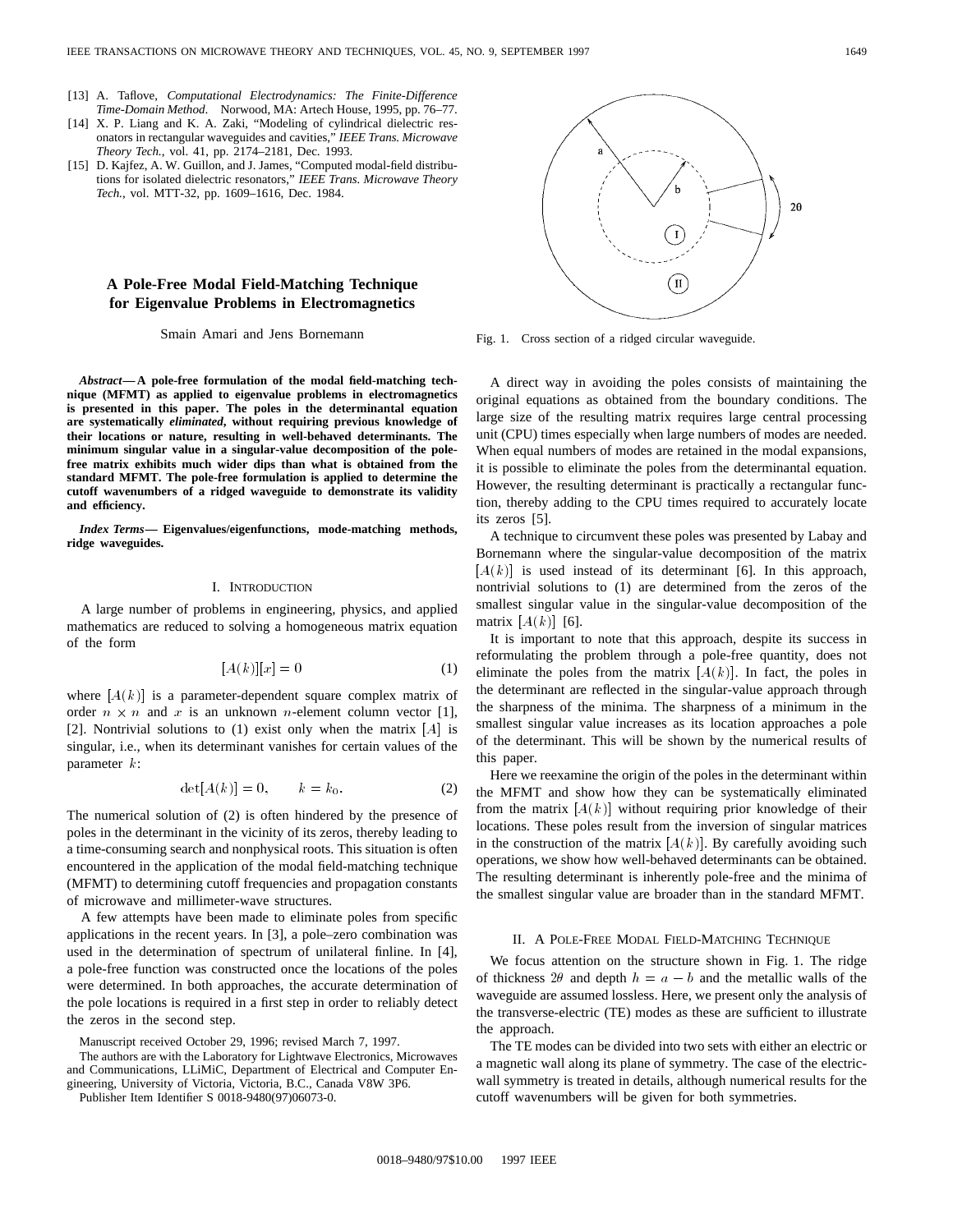

Fig. 2. Determinant of  $[A(k_c)]$  as a function of  $k_c a$  when  $h/a = 0.5$ ,  $\theta = 2.29^{\circ}$ , and  $M = N = 3$  from the standard MFMT (solid line) and the pole-free MFMT (dashed line).

Following the analysis presented in [7], we expand the axial magnetic field in each of the two regions. From the boundary conditions at the interface I–II, we get two sets of homogeneous equations in the expansion coefficients in the two regions

$$
[A] = [C][B]
$$
  
\n
$$
[B] = [D][A].
$$
  
\n
$$
[C]
$$
 and 
$$
[D]
$$
 are given by  
\n
$$
i'(k_c a) - Y_i'(k_c b) J_i'(k_c a)
$$
 (3)

The square matrices  $[C]$  and  $[D]$  are given by

$$
[C]_{n m} = \frac{J'_l(k_c b)Y'_l(k_c a) - Y'_l(k_c b)J'_l(k_c a)}{J'_{n-1}(k_c b)}
$$

$$
\times \int_{\theta}^{2\pi - \theta} d\phi \frac{\cos[(n-1)\phi]}{\sqrt{\pi(1 + \delta_{n1})}} \cdot \frac{\cos[(m-1)\pi \frac{\phi - \theta}{\pi - \theta}]}{\sqrt{(\pi - \theta)(1 + \delta_{m1})}}
$$
(4a)

and

$$
[D]_{mn} = \frac{J_{n-1}(k_c b)}{J_l(k_c b)Y'_l(k_c a) - Y_l(k_c b)J'_l(k_c a)} \times \int_{\theta}^{2\pi - \theta} d\phi \frac{\cos[(n-1)\phi]}{\sqrt{\pi (1 + \delta_{n1})}} \cdot \frac{\cos[(m-1)\pi \frac{\phi - \theta}{\pi - \theta}]}{\sqrt{(\pi - \theta)(1 + \delta_{m1})}}.
$$
\n(4b)

Here,  $l = m\pi/(\pi - \theta)$  and  $J_l$  and  $Y_l$  are Bessel and Neumann functions of order  $l$ , respectively. Equation (3) can be used to eliminate one set of coefficients leading to the following determinantal equation:

$$
\det\{[D][C] - [U]\} = 0.
$$
 (5)

Here,  $[U]$  is the  $N \times N$  unit matrix. The cutoff wavenumbers are given by the roots of (5).

The solid line in Fig. 2 is a plot of the determinant in (5) as a function of  $kca$  when  $b/a = 0.5$  and  $N = 3$ . The presence of the poles is evident. Most importantly, the determinant changes sign in the vicinity of a pole, thereby leading to nonphysical solutions.

In order to remove the poles from the formulation, we first have to identify the terms causing the singularities. From (4), it is evident that only the divisions by the terms  $J'_{n-1}(kcb)$  and  $J_l(k_c b)Y_l'(k_c a) - Y_l(k_c b)J_l'(k_c a)$  can cause the singularities in the determinant as the coupling integrals are finite. In addition, the Bessel functions in the numerators in (4) are evaluated away from the origin as  $k_c = 0$  is not a possible solution, and are consequently all finite. We, therefore, proceed to eliminate these divisions from the final determinantal equation giving the cutoff wavenumbers.

We start from the boundary conditions of  $E_{\phi}$  which lead to

$$
J'_{n-1}(k_c b) A_n
$$
  
= 
$$
\sum_{m=1}^{M} B_m [J'_l(k_c b)Y'_l(k_c a) - Y'_l(k_c b)J'_l(k_c a)]
$$
  

$$
\times \int_{\theta}^{2\pi - \theta} d\phi \frac{\cos[(n-1)\phi]}{\sqrt{\pi (1 + \delta_{n1})}} \cdot \frac{\cos[(m-1)\pi \frac{\phi - \theta}{\pi - \theta}]}{\sqrt{(\pi - \theta)(1 + \delta_{m1})}}.
$$
(6a)

The continuity of the magnetic field leads to a similar equation:

$$
[J_{l}(k_{c}b)Y'_{l}(k_{c}a) - Y_{l}(k_{c}b)J'_{l}(k_{c}a)]B_{m}
$$
  
\n
$$
= \sum_{n=1}^{M} J_{n-1}(k_{c}b)A_{n} \times \int_{\theta}^{2\pi - \theta} d\phi \frac{\cos[(n-1)\phi]}{\sqrt{\pi(1 + \delta_{n}1)}}
$$
  
\n
$$
\cdot \frac{\cos[(m-1)\pi \frac{\phi - \theta}{\pi - \theta}]}{\sqrt{(\pi - \theta)(1 + \delta_{m}1)}}.
$$
 (6b)

For convenience, we define the following four diagonal matrices:

$$
[J]_{mn} = \delta_{mn} J_{n-1}(k_c b)
$$
\n(7a)

$$
[J']_{mn} = \delta_{mn} J'_{n-1}(k_c b)
$$
 (7b)

$$
[Y]_{mn} = \delta_{mn} [J_l(k_c b)Y'_l(k_c a) - Y_l(k_c b)J'l(k_c a)] \tag{7c}
$$

$$
[Y']_{mn} = \delta_{mn} [J'_l(k_c b)Y'_l(k_c a) - Y'_l(k_c b)J'_l(k_c a)].
$$
 (7d)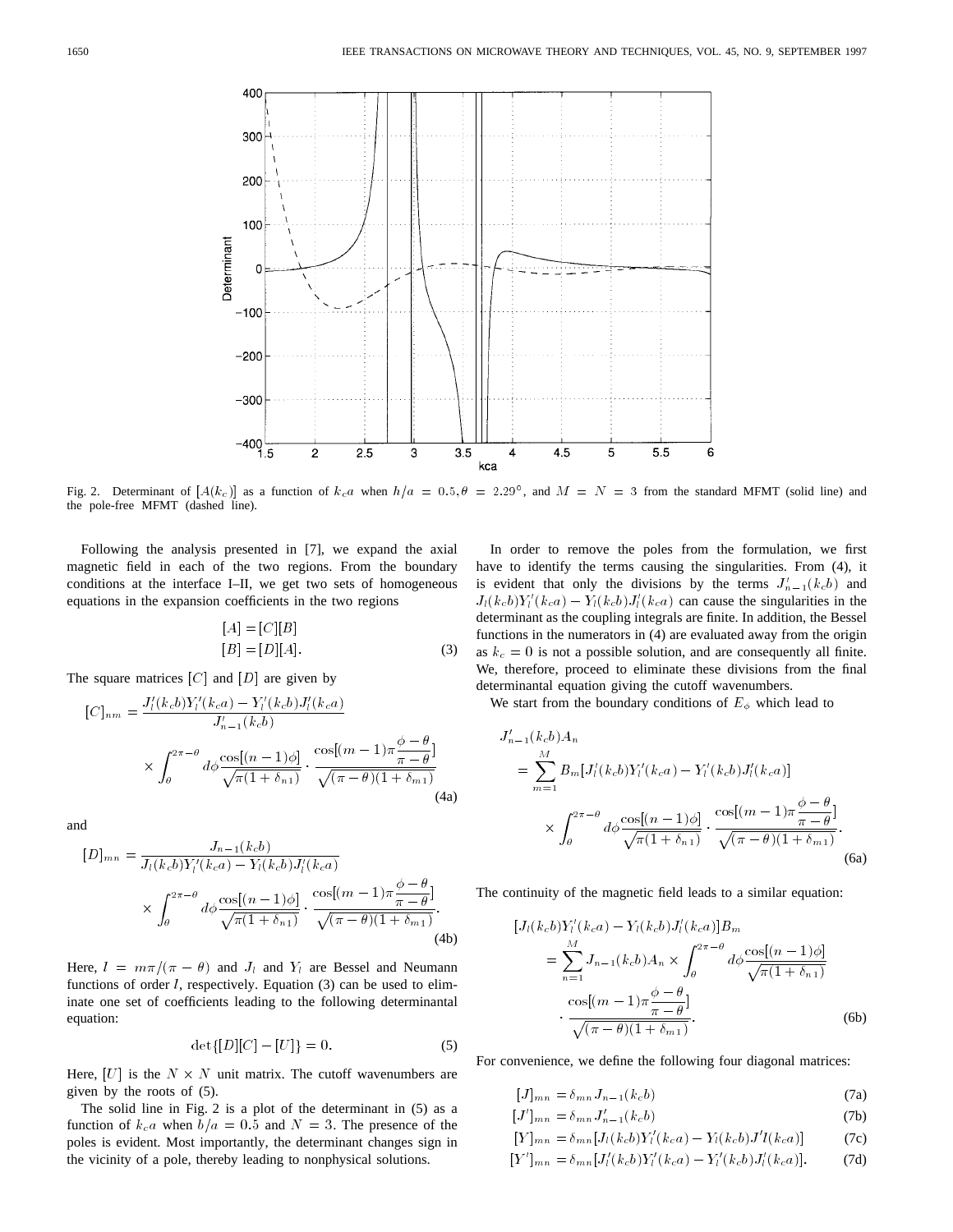

We also introduce the matrix  $[L]$  defined by

lso introduce the matrix [L] defined by  
\n
$$
[L]_{nm} = \int_{\theta}^{2\pi - \theta} d\phi \frac{\cos[(n-1)\phi]}{\sqrt{\pi (1 + \delta_{n1})}} \frac{\cos[(m-1)\pi \frac{\phi - \theta}{\pi - \theta}]}{\sqrt{(\pi - \theta)(1 + \delta_{m1})}}.
$$
 (8)

It is straightforward to verify that (6) can be rewritten in the following matrix form:

$$
[J'][A] = [L][Y'][B]
$$
 (9a)

$$
J ||A| = [L||Y||B] \t(9a)
$$

 $[Y][B] = [L]^T[J][A].$  (9b)

Fig. 3. Minimum singular value of  $[A(k_c a)]$  as a function of  $k_c a$  when  $h/a = 0.9$ ,  $\theta = 2.29^\circ$ , and  $M = N = 6$ . (a) Standard MFMT and (b) pole-free MFMT.<br>
We also introduce the matrix [L] defined by<br>
Note that up to this poi Note that up to this point we have carefully avoided any divisions. Equation (9) can be combined to obtain a homogeneous matrix equation in one set of the expansion coefficients [A] or [B]. Using<br>
[B] from (9b) in (9a), we get<br>  $[J'][A] - [L][Y'] [Y]^{-1} [L]^T [J][A] = 0.$  (10)  $[B]$  from (9b) in (9a), we get

$$
[J'][A] - [L][Y'][Y]^{-1} [L]^T [J][A] = 0.
$$
 (10)

This equation is not convenient as it contains the inverse of  $[Y]$  which has poles. To eliminate this pathology, we first multiply (10) from<br>the left by  $[L]^{-1}$  to obtain<br> $[L]^{-1}[J'][A] - [Y'][Y]^{-1}[L]^T[J][A] = 0.$  (11) the left by  $[L]^{-1}$  to obtain

$$
[L]^{-1}[J'][A] - [Y'][Y]^{-1}[L]^T[J][A] = 0.
$$
 (11)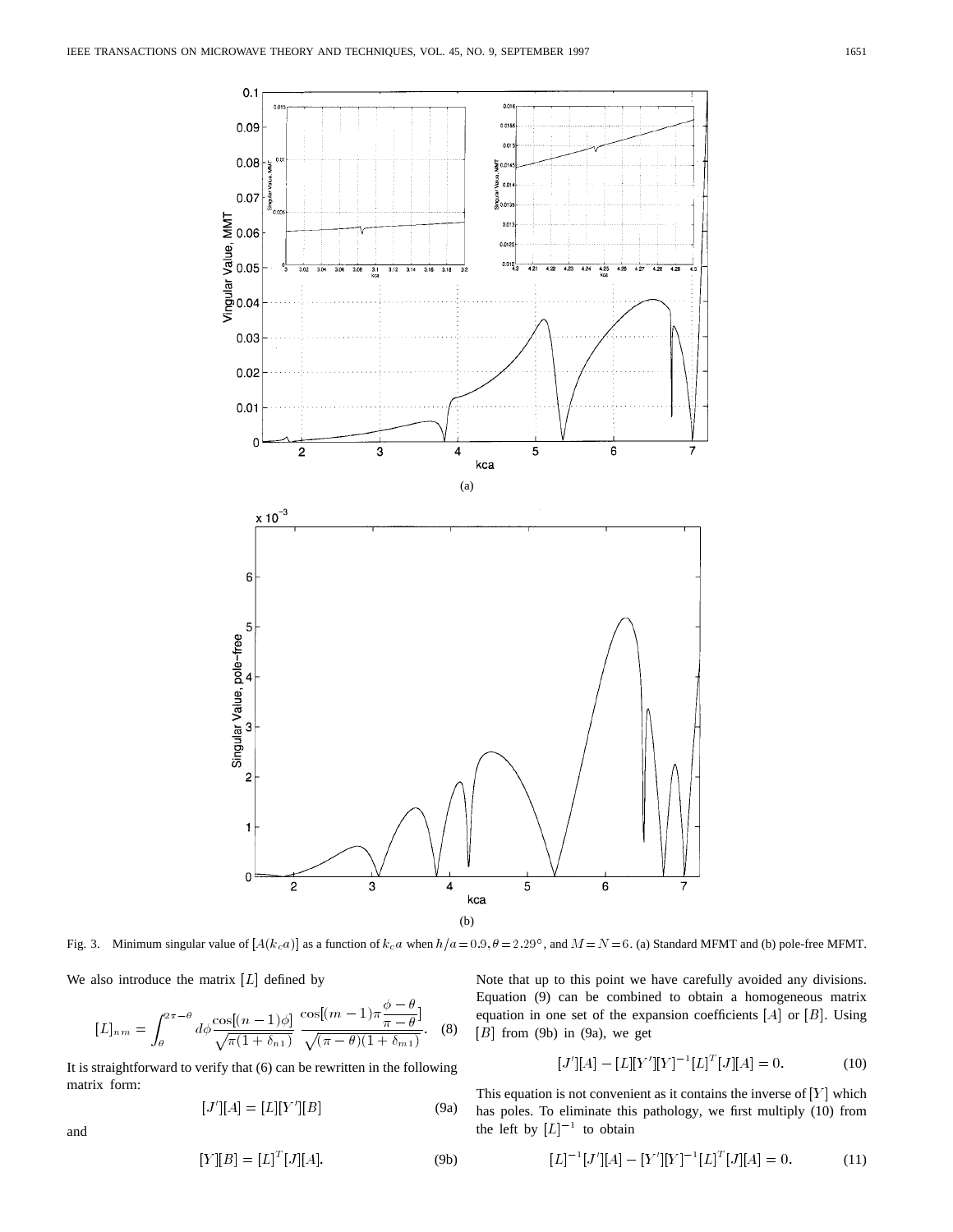

Fig. 4. Cutoff wavenumber of a ridged circular waveguide as a function of  $h/a$  when  $\theta = 2.29^{\circ}$ . The circles are from [9].

Since the matrices  $[Y']$  and  $[Y]^{-1}$  are diagonal, they *commute*; their order in (11) can be reversed. We, therefore, multiply (11) from the left by  $[Y]$ , after the previous reversal of order, to get

$$
\{[Y][L]^{-1}[J'] - [Y'][L]^T[J]\}[A] = [K][A] = 0.
$$
 (12)

The cutoff wavenumbers of the modes under consideration are, therefore, given by the following determinantal equation:

$$
\det\{[K]\} = \det\{[Y][L]^{-1}[J'] - [Y'][L]^T[J]\} = 0.
$$
 (13)

It is now evident that (13) contains only terms which are *finite* and cannot exhibit any poles. The dashed line of Fig. 2 shows a typical plot of the determinant given by (13) as a function of  $k<sub>c</sub>a$  for the same dimensions as those of the solid line of the same figure. Note that the physical zeros of the two determinants coincide. It is also worth emphasizing the fact that the matrix multiplications appearing in (13) involve diagonal matrices and can be written explicitly as

$$
[K]_{mn} = [Y]_{mm} [L]_{mn}^{-1} [J']_{nn} - [Y']_{mm} [L]_{nm} [J]_{nn}.
$$
 (14)

In the case where unequal numbers of modes are used, the singularvalue decomposition is used in both computing the inverse of the matrix  $[L]$  as well as the minimum singular value of the matrix  $[K]$ .

As mentioned earlier, the use of the minimum singular value to locate the cutoff wavenumbers instead of the determinant circumvents the problem of the poles. The presence of the poles in the matrix is, however, reflected in the sharpness of the minima of the smallest singular value. Fig. 3(a) shows the smallest singular value obtained from the standard MFMT by carrying out the singular-value decomposition of the matrix in (5) as a function of  $k<sub>c</sub>a$  when six modes are used in each region. A step of 0.01 in  $k<sub>c</sub>a$  was used in generating this curve. Fig. 3(b) shows the smallest singular value of the matrix  $[K]$ in (13) for the same number of modes and dimensions and the same step in  $k_{c}a$ . It is evident that only five minima were wide enough to be resolved with this step when the standard MFMT is used, while the new pole-free version allows the resolution of eight modes using the same step. A step of 0.001 (ten times smaller) was necessary to locate the two minima at  $kca = 3.084$  and  $kca = 4.245$  [see insets of Fig. 3(a)] when the standard MFMT is used. The sharper minimum at  $k_c = 6.55$  was not located even with this small step width. It then becomes obvious that the pole-free formulation leads to a considerable reduction in CPU times.

In addition, the smoothness of the determinant within the new pole-free version allows the use of rapidly converging root-finding algorithms. In cases where large matrices are used, and to avoid overflows in the determinant, it may be advantageous to use only its sign in conjunction with the bisection method. The sign of the determinant can always be computed, even if the determinant itself causes an overflow or underflow, by proper scaling of the entries of the matrix.

For comparison, Fig. 4 shows results for the cutoff wavenumbers as obtained from the present technique. The circles are from [8]. The agreement of the two calculations is excellent. Furthermore, the cutoff wavenumbers of the modes with an electric-wall symmetry obtained from this paper agree with those of the sectoral and empty waveguides in the proper limits,  $h/a \rightarrow 0$  and  $h/a \rightarrow 1$  [9].

## III. CONCLUSIONS

An efficient technique to eliminate poles from the MFMT as applied to eigenvalue problems in electromagnetics was presented. The poles are caused by inversion of singular matrices in the construction of the determinantal equation. By avoiding such inversions, a polefree and well-behaved determinantal equation results. The minima of the smallest singular value are much wider that those obtained from the standard MFMT, thereby resulting in a substantial reduction in CPU times required to locate the zeros.

#### **REFERENCES**

- [1] T. Itoh, Ed., *Numerical Techniques for Microwave and Millimeter-Wave Passive Structures*. New York: Wiley, 1989.
- [2] R. Sorrentino, Ed., *Numerical Methods for Passive Microwave and Millimeter-Wave Structures*. Piscataway, NJ: IEEE Press, 1989.
- [3] C. A. Olley and T. E. Rozzi, "Systematic characterization of the spectrum of unilateral finlin," *IEEE Trans. Microwave Theory Tech.*, vol. MTT-34, pp. 1147–1156, Nov. 1986.
- [4] A. S. Omar and K. Schunemann, "Pole-free formulation for the determination of finline modes," in *SBMO Int. Microwave Symp. Proc.*, Rio de Janeiro, Brazil, July 1987, pp. 477–481.